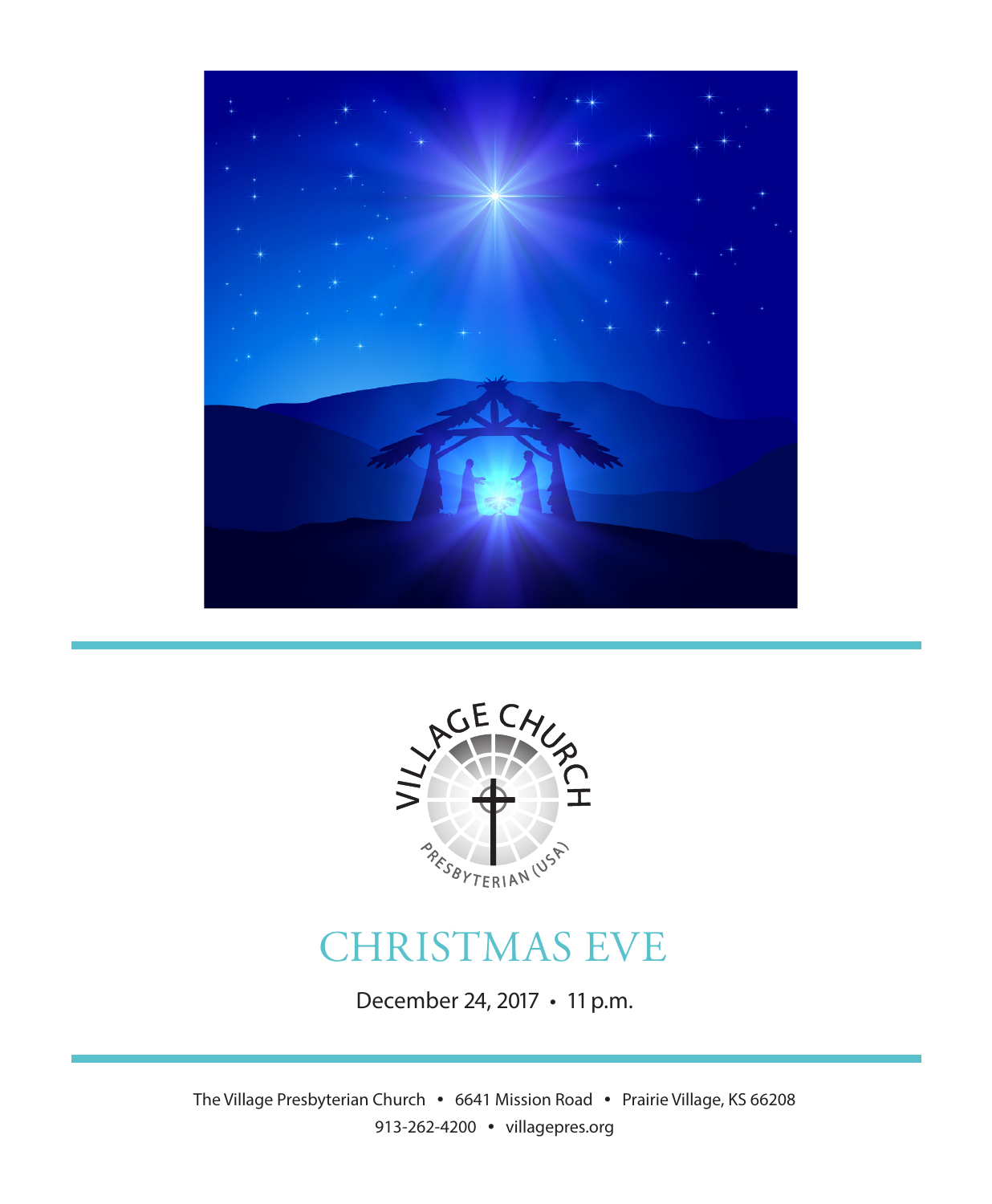## CHRISTMAS EVE

Procession of the Christ Candle

Prelude Crown Brass Quintet

Welcome **Rev. Jenny McDevitt** 

\*Hymn No. 133 *O Come, All Ye Faithful* ADESTE FIDELES

> **O come, all ye faithful, joyful and triumphant; O come ye; O come ye to Bethlehem! Come, and behold him, born the King of angels! O come, let us adore him; O come, let us adore him; O come, let us adore him, Christ, the Lord!**

**Sing, choirs of angels; sing in exultation; sing, all ye citizens of heaven above! Glory to God, all glory in the highest! O come, let us adore him; O come, let us adore him; O come, let us adore him, Christ, the Lord!**

**Yea, Lord, we greet thee, born this happy morning; Jesus, to thee be all glory given; Word of the Father, now in flesh appearing! O come, let us adore him; O come, let us adore him; O come, let us adore him, Christ, the Lord!**

#### Responsive Prayer **Responsive Prayer** Rev. Zach Walker

Mighty God, Everlasting Father, Prince of Peace, Swaddled, crying, hungry baby: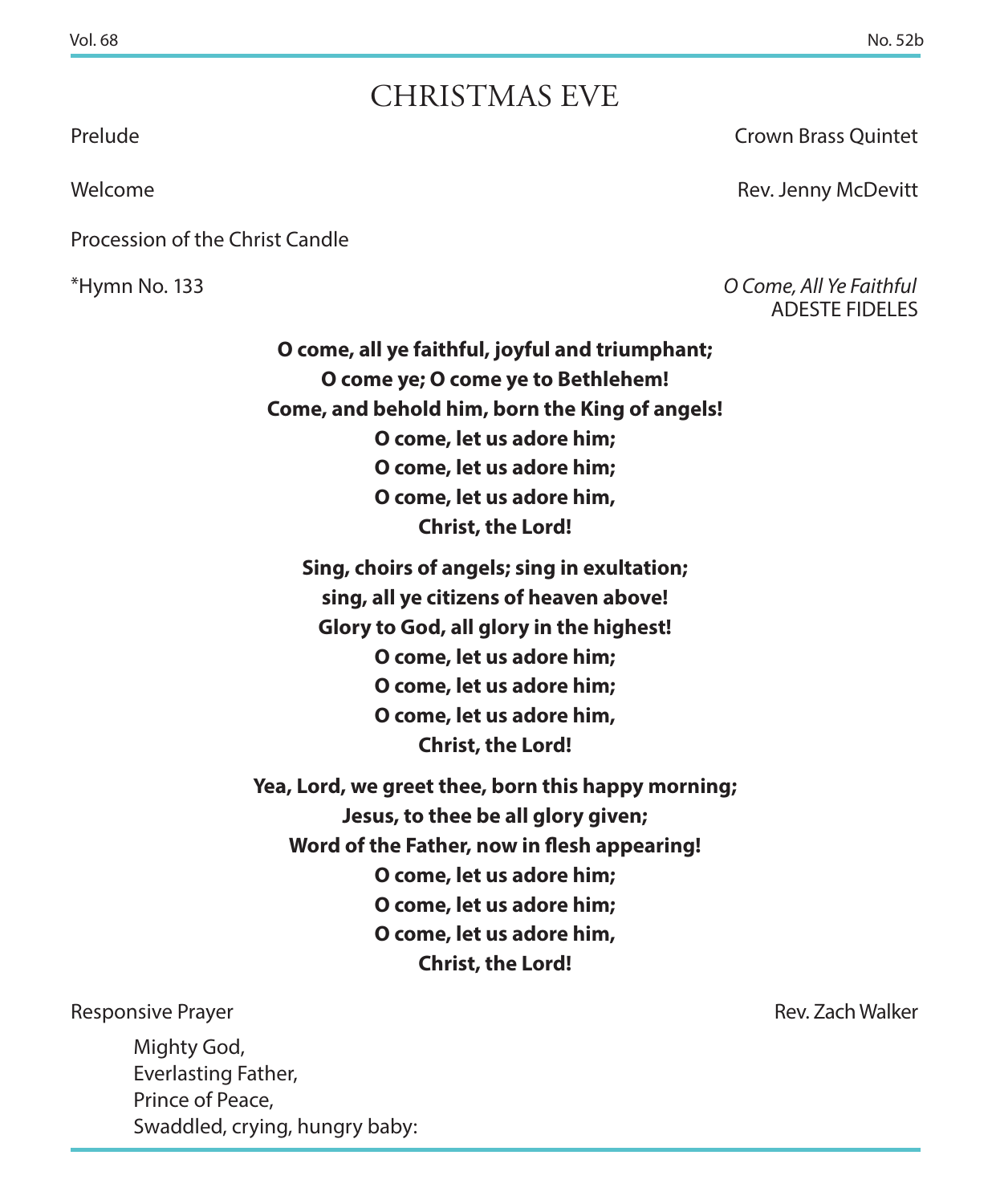**You came when our need was greatest. You came not in majesty but in a manger. You came when it was dark, not the friendly darkness as when sleep rescues the weary; but the frightening darkness, as when people lose their hope, and hearts break into pieces, and hatred starts to seem reasonable.**

You came when the world was dark, looking so much like one of us, and yet calling us to be like you.

#### **You came as light,**

**a kind of light we had never seen before, the kind of light that made us realize, perhaps for the first time, just how dark the darkness had become.**

But on this holy night, even we who have walked in darkness have seen a great light.

**Wonderful Counselor, Mighty God, Everlasting Father, Prince of Peace, Swaddled, crying, hungry baby, born to rescue people who walk in the dark.**

**We worship and adore you, our light, our life, God's living word become flesh. Amen.**

 Anthem *Where Shepherds Lately Knelt* music: Carl Schalk; Village Voices and Alumni

Prayer for Illumination **Dr. Rodger Nishioka**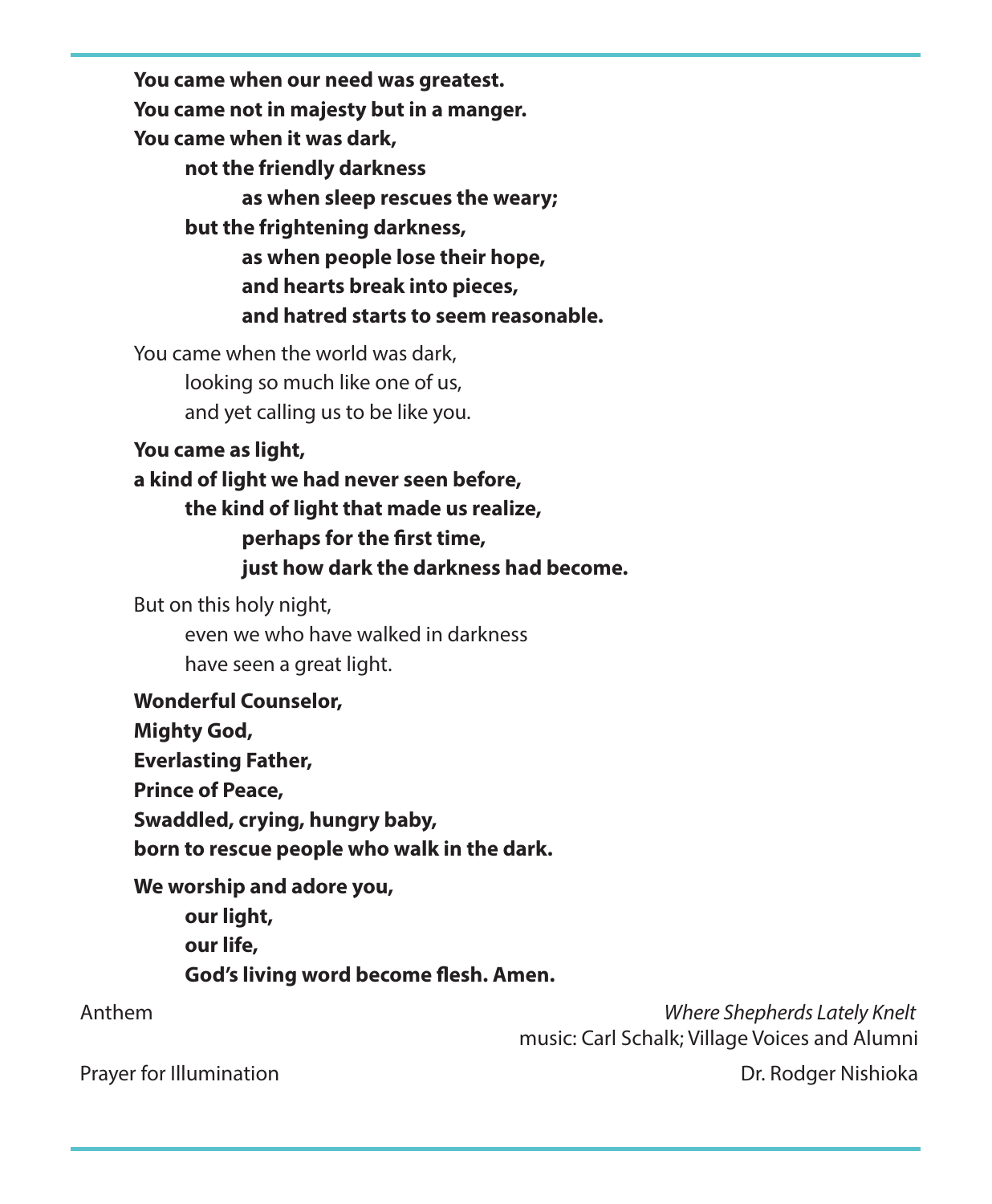Scripture Reading Matthew 1:18-25 (pg. 877)

\*Hymn No. 119 *Hark! The Herald Angels Sing*  MENDELSSOHN

> **Hark! The herald angels sing, "Glory to the newborn king. Peace on earth and mercy mild, God and sinners reconciled!" Joyful, all ye nations, rise; join the triumph of the skies; With angelic host proclaim, "Christ is born in Bethlehem!" Hark! The herald angels sing, "Glory to the newborn king!"**

**Christ, by highest heaven adored, Christ, the everlasting Lord, Late in time behold him come, offspring of the virgin's womb. Veiled in flesh the Godhead see; hail incarnate deity, Pleased in flesh with us to dwell, Jesus, our Emmanuel. Hark! The herald angels sing, "Glory to the newborn king!"**

**Hail the heaven-born Prince of Peace! Hail the sun of righteousness! Light and life to all he brings, risen with healing in his wings. Mild he lays his glory by, born that we no more may die, Born to raise us from the earth, born to give us second birth. Hark! The herald angels sing, "Glory to the newborn king!"**

Meditation **Rev. Tom Are, Jr. Meditation** Rev. Tom Are, Jr. **Rev. Tom Are, Jr. Rev. Tom Are, Jr. Rev. Tom Are, Jr. Rev. Tom Are, Jr. Rev. Tom Are, Jr. Rev. Tom Are, Jr. Rev. Tom Are, Jr. Rev. Tom Are, Jr.**

 *You Do Not Have to Be Afraid Anymore*

\*Hymn No. 134 *Joy to the World*  ANTIOCH

> **Joy to the world, the Lord is come! Let earth receive her king; let every heart prepare him room, and heaven and nature sing, and heaven and nature sing, and heaven, and heaven and nature sing.**

> **Joy to the earth, the Savior reigns! Let all their songs employ, while fields and floods, rocks, hills, and plains repeat the sounding joy, repeat the sounding joy, repeat, repeat the sounding joy.**

**No more let sins and sorrows grow, nor thorns infest the ground; he comes to make his blessings flow far as the curse is found, far as the curse is found, far as, far as the curse is found.**

**He rules the world with truth and grace, and makes the nations prove the glories of his righteousness and wonders of his love, and wonders of his love, and wonders, wonders of his love.**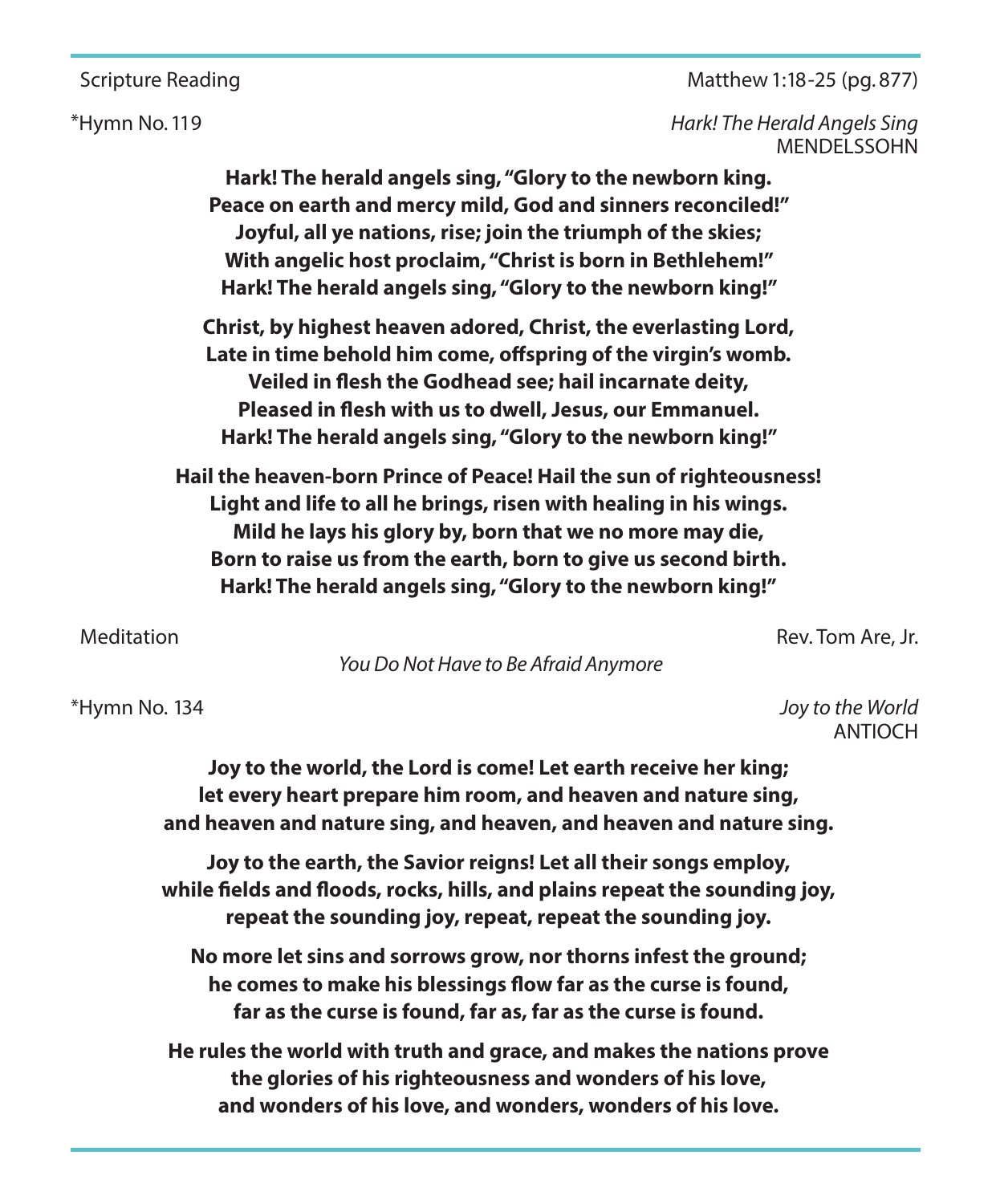Offertory *Still, Still, Still* arr. Norman Luboff; Ian Wiseman, violin; Village Voices and Alumni

#### \*Hymn of Response *Angels, from the Realms of Glory* REGENT SQUARE

#### **All creation, join in praising God the Father, Spirit, Son, evermore your voices raising to the eternal Three in One: come and worship, come and worship, worship Christ, the newborn king!**

\*Prayer of Dedication

The Sacrament of the Lord's Supper

The Invitation The Prayer of Thanksgiving The Words of Institution Sharing the Elements

(The Sacrament is served by means of Intinction. You will be invited to take a piece of bread, dip it in the cup and take them together.)

#### Carols During Communion

| Hymn No. 147 (v. 1,3,6) | The First Nowell                |
|-------------------------|---------------------------------|
| Hymn No. 129            | Lo, How a Rose E'er Blooming    |
| Hymn No. 128            | Infant Holy, Infant Lowly       |
| Hymn No. 123 (v. 1,3,4) | It Came Upon the Midnight Clear |

\*The Prayer of Response

\*The Light of Christ

#### **Candle Lighting Procedures**

 When passing the flame, always keep your lit candle upright while the next person tilts his or her unlit candle to yours. Candles can be extinguished following the Benediction and returned to the Narthex.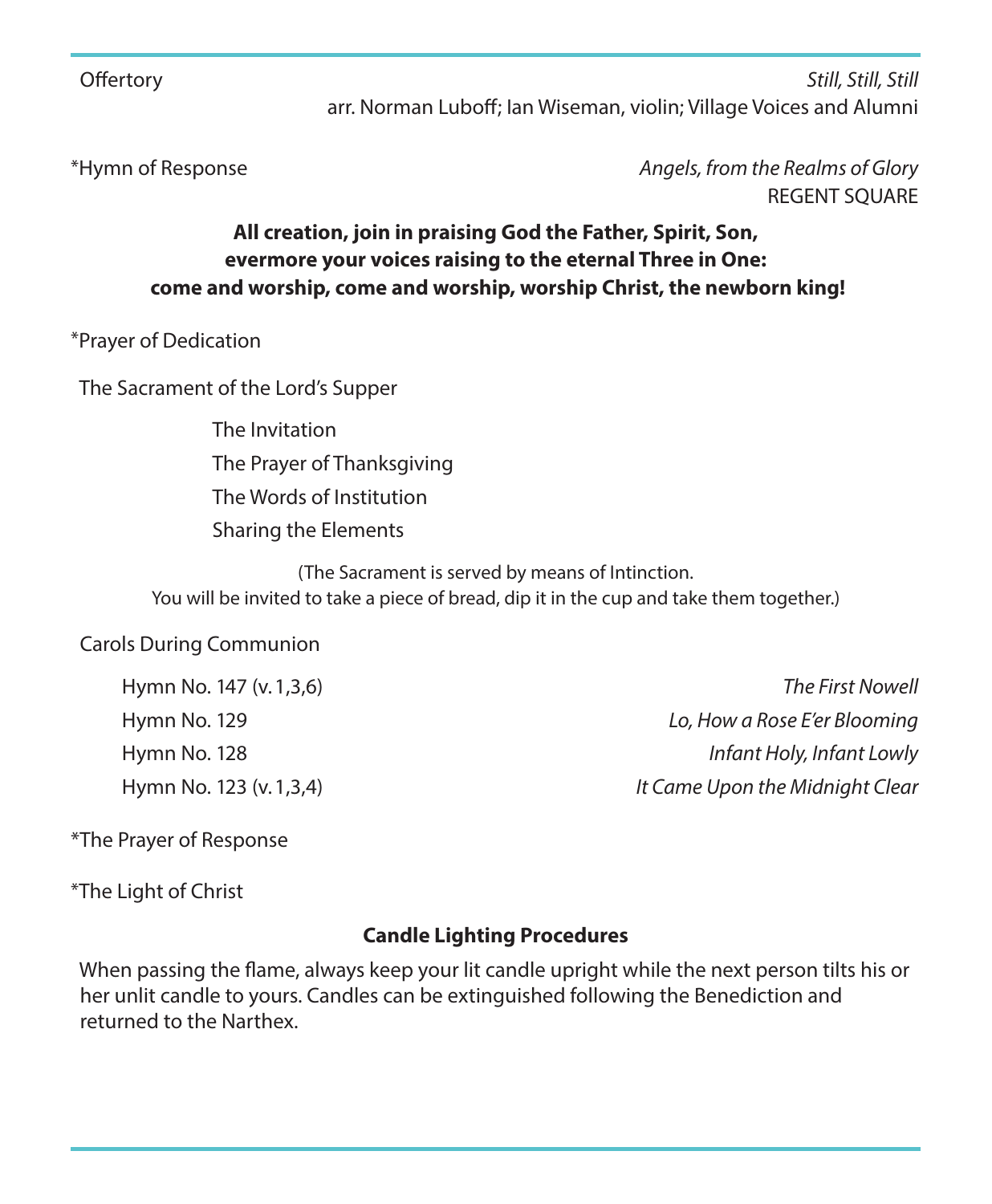\*Hymn No. 122 *Silent Night, Holy Night* STILLE NACHT

> **Silent night, holy night! All is calm, all is bright, Round yon virgin mother and child! Holy infant, so tender and mild, Sleep in heavenly peace, sleep in heavenly peace.**

**Silent night, holy night! Shepherds quake at the sight, Glories stream from heaven afar, Heavenly hosts sing "Alleluia; Christ the Savior is born, Christ the Savior is born."**

**Silent night, holy night! Son of God, love's pure light Radiant beams from Thy holy face, With the dawn of redeeming grace, Jesus, Lord, at Thy birth, Jesus, Lord, at Thy birth.**

**Silent night, holy night! Wondrous star, lend thy light; With the angels let us sing, Alleluia to our King; Christ the Savior is born, Christ the Savior is born.**

\*Benediction

\*Postlude

#### **Crown Brass**

Trumpet - Erik Hulse Trumpet - Alex Caselman Horn - Devin Cobleigh-Morrison Trombone - Chris White Tuba - Ryan Snell

\* *All who are able may stand*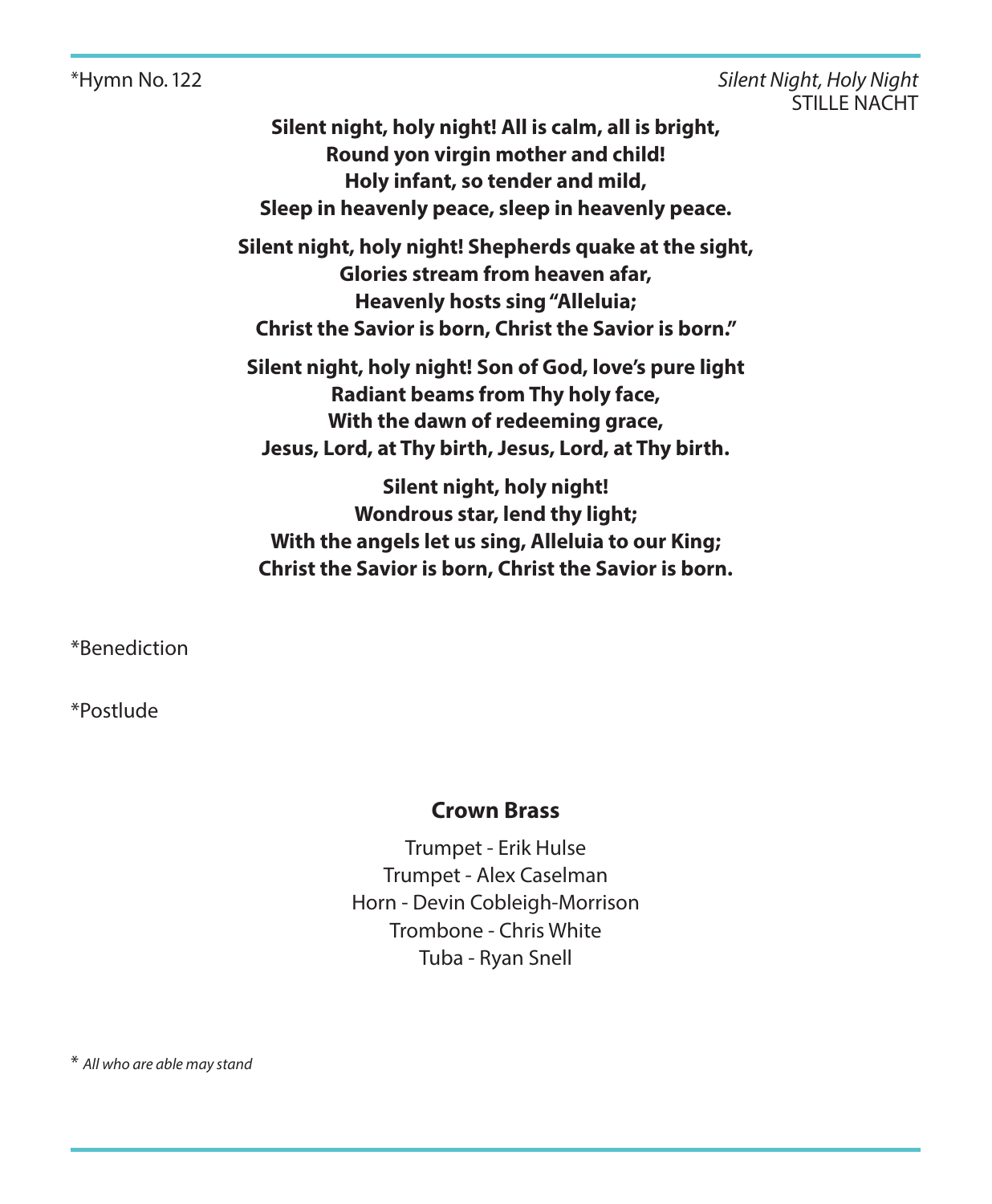## ADULT EDUCATIONAL MINISTRY

**VILLAGE U SPRING 2018** – Village Church offers over 60 courses through the Village U program. The Spring 2018 catalog will be available Jan. 2. New classes in the spring include: A Study of Art with the Nelson-Atkins Museum, A Study of the Doctrine of the Trinity, How One Dies Well, Sustaining Your Spirit in Troubling Times, Early Christianity and the Beginnings of the Church, and Jewish Triune Theology. For more information, contact marianne.weber@villagepres.org.

### CHILDREN AND FAMILY MINISTRY

Jesus said, "Let the children come to me, and do not stop them; for it is such as these that the kingdom of heaven belongs." Matthew 19:14.

**PRESCHOOL AND KIDS' KINGDOM SUNDAY SCHOOL** do not have class Dec. 31.

**MORNING STARS CHILDREN'S CHOIRS** do not have rehearsals Dec. 31.

**VILLAGE PRESCHOOL ENROLLMENT** - Enrollment begins Tuesday, Jan. 16 for Village Church members and current Village Preschool families. Community enrollment begins Monday, Jan. 22. All enrollment forms can be found online at villagepres.org under Connect>Children and Families>Preschool. Village Church Weekday Preschool is a part-time, school-year program for three-, four-, and five-year-old children. Contact Preschool Director Sarah McKee at sarah.mckee@villagepres.org or 913-671-2338 for more information.

**BAPTISM** – The first Baptism Sunday for 2018 is scheduled for Jan. 21. A Baptism Education class is offered for all families new to Village Baptism on Jan. 10. Contact Kate Ruecker in the Children and Family Ministry office at 913-671-2350 or kate.ruecker@villagepres.org for more information.

### MISSION

**THE FOOD PANTRY** – Many thanks for all the beautiful Christmas decorations donated by you and very much appreciated by the clients of the Clothes Closet. Bibles and inspirational books and warm coats are still being requested. The Food Pantry is continuing to ask for canned fruit, a favorite of the clients. The Food Pantry, Clothes Closet and their clients wish you all a Merry Christmas.

**JOY OFFERING AND CHRISTMAS PROJECT OFFERING TODAY** – The Joy Offering provides support to current and retired church workers in need (50%) and to students attending Presbyterian related racial ethnic schools and colleges (50%) and the Christmas Project offering provides assistance to local social service agencies who help others with holiday and emergency assistance needs (100%). Green envelopes for this offering have been placed in the hymnal slot in the pew in front of you.

**PRAYERS FOR VPC'S GLOBAL MISSION** – **DRMP:** Between now and March, the DRMP has four medical and educational trips heading to La Romana. While there, teams will assist our partner organizations with medical, surgical and educational support. **HAITI:** Village members Maria Kindred, Layne Stowers, Dr. Darryl Wallace and Dr. Ted Higgins head to Fonds-Parisien, Haiti in January for a surgical trip at Higgins Brothers Surgicenter for Hope. **PCUSA BORDER MINISTRY / FRONTERA DE CRISTO:** Contact Lora if you are interested in learning more about Village's growing relationship with Frontera de Cristo and participating on a Village delegation. Contact Lora Garrison, director of international mission, at lora.garrison@villagepres.org or 913-671-2390 for more information.

## CONNECTIONAL MINISTRIES

**CHURCH BOWLING EVENT** – Join us for a bowling event for our Village Church Family from 2-4 p.m. Sunday, Jan. 28, at Ward Parkway Lanes, 1523 W. 89 St. (89th & State Line). We have lanes specifically reserved for Village Church at a special rate of \$5 per person (includes shoes!) for two hours of play. RSVP to Liz Middleton at liz.middleton@villagepres.org or call 913-671-2359.